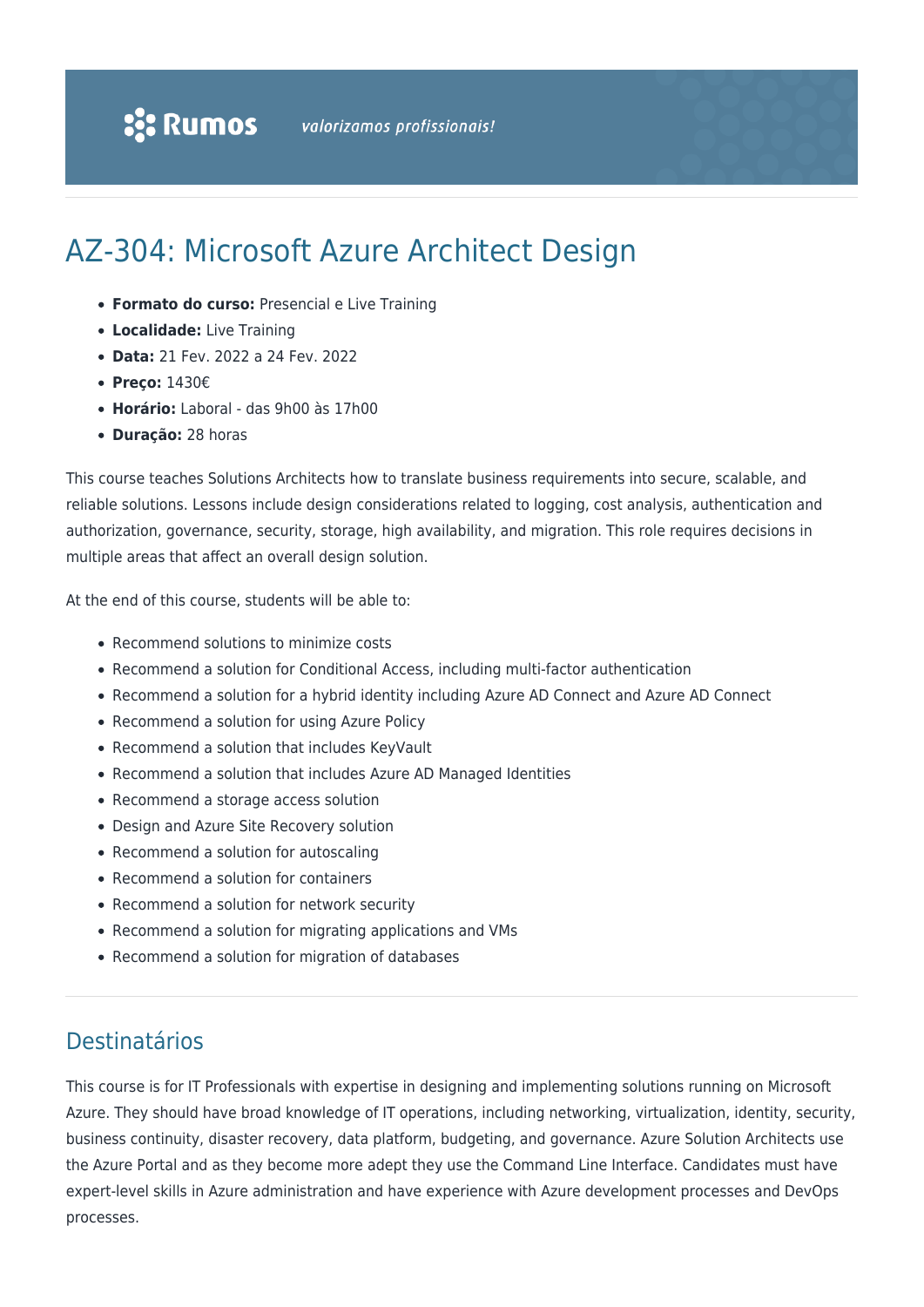# Pré-requisitos

Successful Azure Solution Architects start this role with experience on operating systems, virtualization, cloud infrastructure, storage structures, and networking.

- Understanding of on-premises virtualization technologies, including: VMs, virtual networking, and virtual hard disks.
- Understanding of network configuration, including TCP/IP, Domain Name System (DNS), virtual private networks (VPNs), firewalls, and encryption technologies.
- Understanding of Active Directory concepts, including domains, forests, domain controllers, replication, Kerberos protocol, and Lightweight Directory Access Protocol (LDAP).
- Understanding of resilience and disaster recovery, including backup and restore operations.

## Programa

#### **Design for Cost Optimization**

- Recommend Solutions for Cost Management
- Recommended Viewpoints for Minimizing Costs

#### **Design a Solution for Logging and Monitoring**

- Azure Monitoring Services
- Azure Monitor

#### **Design Authentication**

- Recommend a Solution for Multi-Factor Authentication
- Recommend a Solution for Single-Sign On (SSO)
- Five Steps for Securing Identity Infrastructure
- Recommend a Solution for a Hybrid Identity
- Recommend a Solution for B2B Integration

#### **Design Authorization**

- Infrastructure Protection
- Recommend a Hierarchical Structure for Management Groups, Subscriptions and Resource Groups

#### **Design Governance**

- Recommend a Solution for using Azure Policy
- Recommend a Solution for using Azure Blueprint

#### **Design Security for Applications**

• Recommend a Solution using KeyVault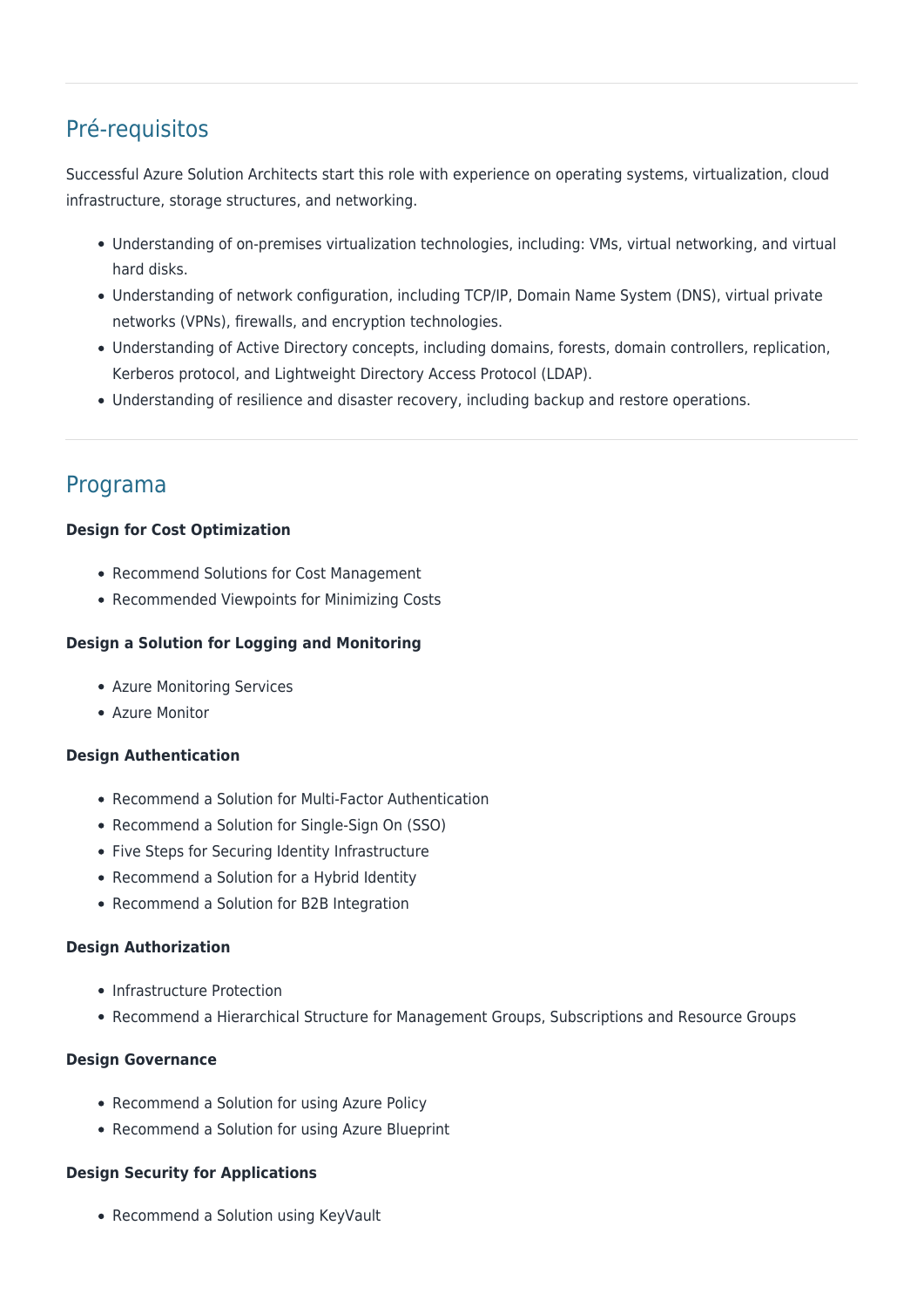• Recommend a Solution using Azure AD Managed Identities

#### **Design a Solution for Databases**

- Select an Appropriate Data Platform Based on Requirements
- Overview of Azure Data Storage
- Recommend Database Service Tier Sizing
- Dynamically Scale Azure SQL Database and Azure SQL Managed Instances
- Recommend a Solution for Encrypting Data at Rest, Transmission, and In Use

#### **Design Data Integration**

- Recommend a Data Flow
- Recommend a Solution for Data Integration

#### **Select an Appropriate Storage Account**

- Understanding Storage Tiers
- Recommend a Storage Access Solution
- Recommend Storage Management Tools

#### **Design a Solution for Backup and Recovery**

- Recommend a Recovery Solution for Hybrid and On-Premises Workloads
- Design and Azure Site Recovery Solution
- Recommend a Solution for Recovery in Different Regions
- Recommend a Solution for Azure Backup Management
- Design a Solution for Data Archiving and Retention

#### **Design for High Availability**

- Recommend a Solution for Application and Workload Redundancy
- Recommend a Solution for Autoscaling
- Identify Resources that Require High Availability
- Identify Storage Tpes for High Availability
- Recommend a Solution for Geo-Redundancy of Workloads

#### **Design a Compute Solution**

- Recommend a Solution for Compute Provisioning
- Determine Appropriate Compute Technologies
- Recommend a Solution for Containers
- Recommend a Solution for Automating Compute Management

#### **Design a Network Solution**

- Recommend a Solution for Network Addressing and Name Resolution
- Recommend a Solution for Network Provisioning
- Recommend a Solution for Network Security